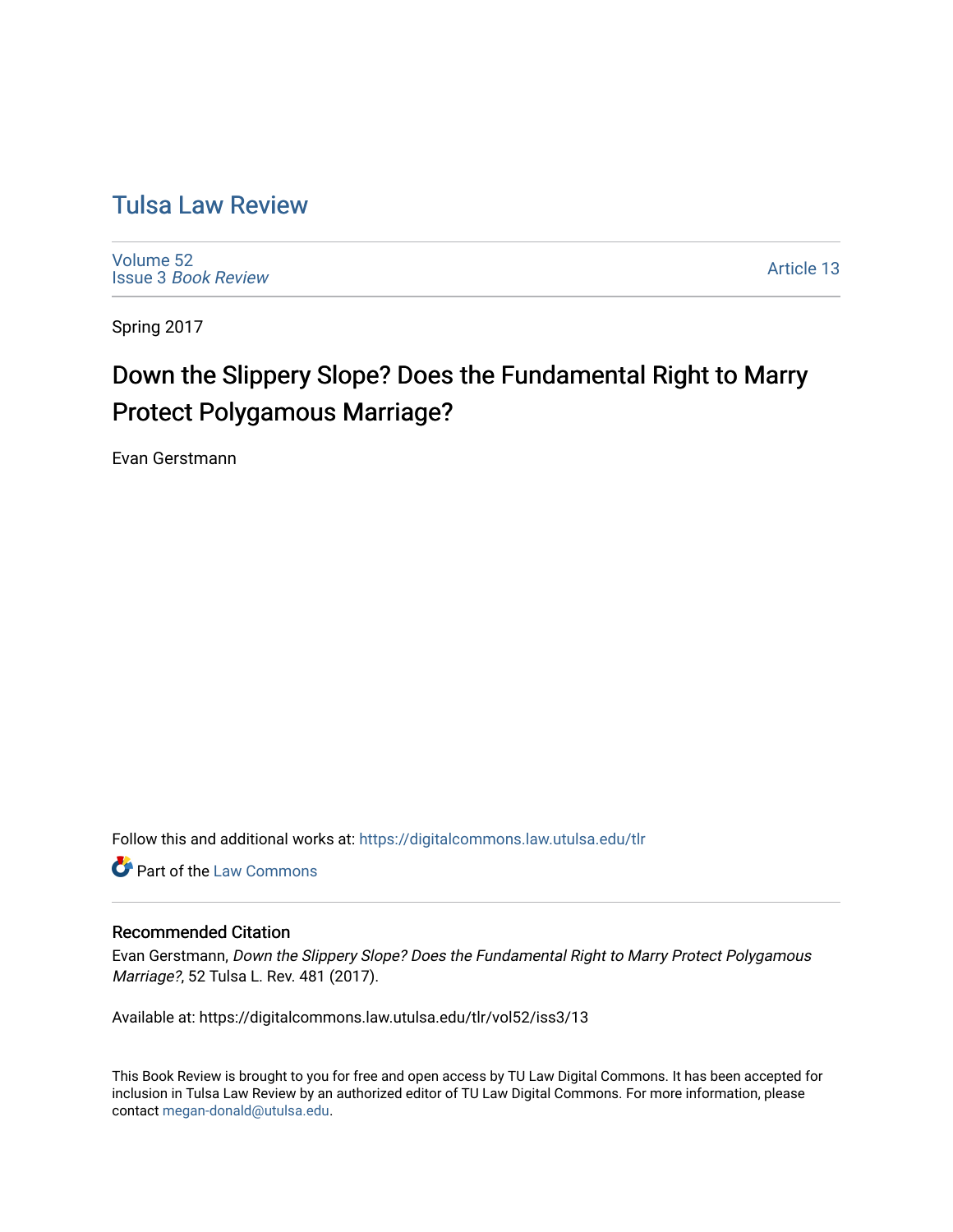## **DOWN THE SLIPPERY SLOPE? DOES THE FUNDAMENTAL RIGHT TO MARRY PROTECT POLYGAMOUS MARRIAGE?**

### Evan Gerstmann\*

RONALD C. DEN OTTER, IN DEFENSE OF PLURAL MARRIAGE, (CAMBRIDGE UNIVERSITY PRESS 2015). PP. 372. HARDCOVER \$103.00.

- STEPHEN MACEDO, JUST MARRIED: SAME-SEX COUPLES, MONOGAMY, & THE FUTURE OF MARRIAGE, (PRINCETON UNIVERSITY PRESS 2015). PP. 320 HARDCOVER \$29.95. PAPERBACK \$23.95.
- JOHN WITTE JR., THE WESTERN CASE FOR MONOGAMY OVER POLYGAMY (CAMBRIDGE STUDIES IN LAW AND CHRISTIANITY 2015). PP. 550. HARDCOVER \$124.00. PAPERBACK \$51.00.

When it held that there is a constitutional right to same-same sex marriage in *Obergefell v. Hodges*, "the United States Supreme Court rested its decision upon the fundamental right to marry."<sup>1</sup> Because fundamental rights are generally protected by strict scrutiny, which is the Court's highest level of protection, the *Obergefell* case has led to much speculation about whether there might be a constitutional right to polygamous marriage. Indeed, in his dissenting opinion, Chief Justice John Roberts strongly implied that the reasoning of *Obergefell* may lead to exactly that result, writing: "It is striking how much of the majority's reasoning would apply with equal force to the claim of a fundamental right to plural marriage."<sup>2</sup>

The issue of polygamy has cast a shadow over the debate on same-sex marriage for quite some time. The possibility that the Supreme Court's recognition of a fundamental right to marriage at all (much less to same-sex marriage) would lead to legalizing polygamy and other non-traditional forms of marriage was very much on Justice Potter Stewart's mind when he declined to join the majority in *Zablocki v. Redhail*. <sup>3</sup> *Zablocki* was one of the Court's early decisions discussing the fundamental right to marry. Justice Stewart warned that the Court's support for a fundamental

<sup>\*</sup> Loyola Marymount University

<sup>1.</sup> Rodney M. Perry, CONG. RESEARCH SERV. R44143, Obergefell v. Hodges*: Same-Sex Marriage Legalized* 2 (2015) (Citing Obergefell v. Hodges, 135 S. Ct. 2584 (2015)).

<sup>2</sup>*. Obergefell*, 135 S. Ct. at 2621 (Roberts, J., dissenting).

<sup>3.</sup> 98 S. Ct. 673, 684 (1978) (Stewart, J., concurring).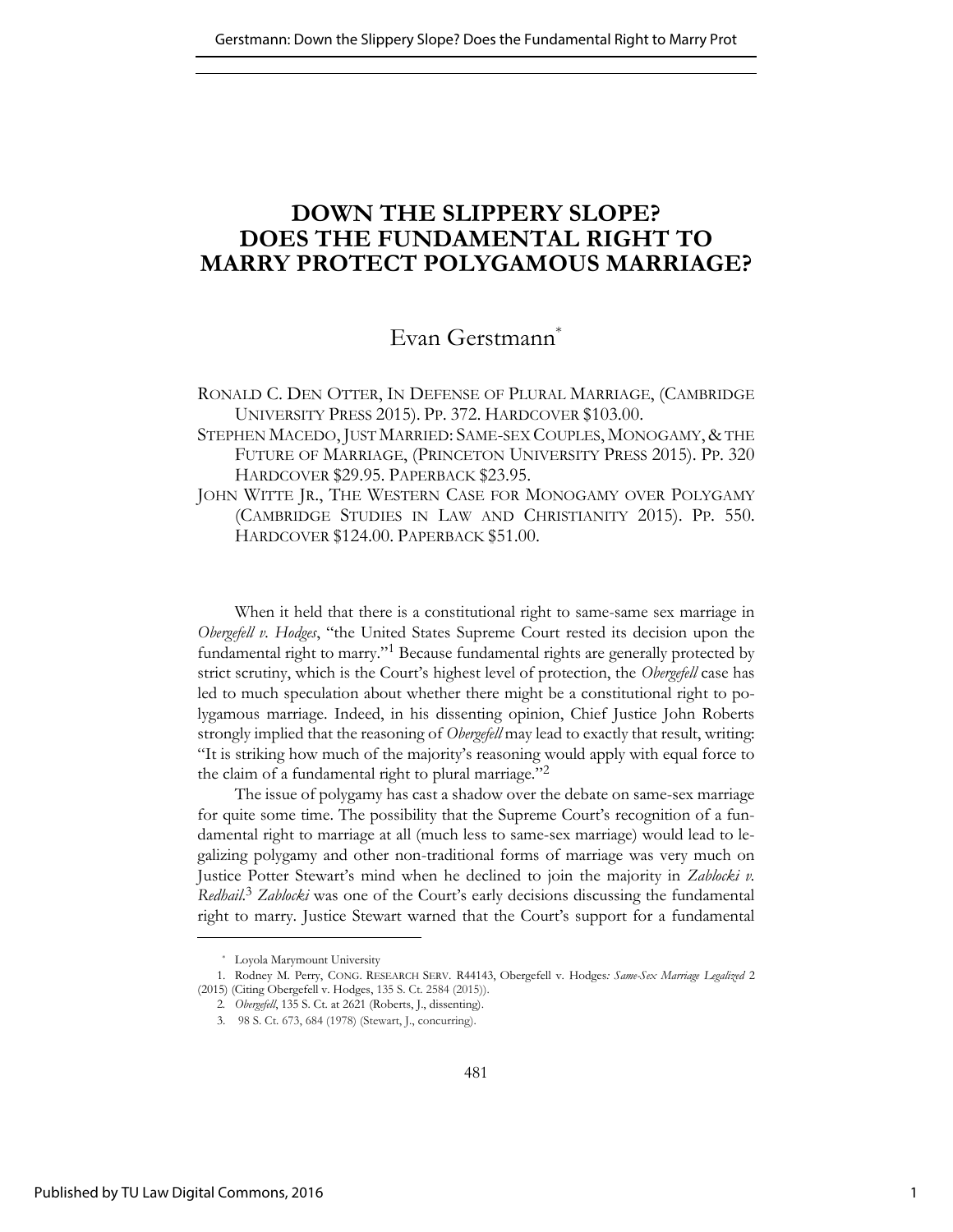right to marry could open the door to various forms of non-traditional marriage, writing: "A 'compelling state purpose' inquiry would cast doubt on the network of restrictions that the States have fashioned to govern marriage and divorce."<sup>4</sup>

Stewart was not alone in these fears. Many opponents of same-sex marriage have expressed concerns that if society allows same-sex marriage, it would have to allow polygamy. Numerous Republican congressmen, in addition to noted political commentators William Bennett, George Will, Robert Bork, and William Safire, have made similar arguments. Also, during congressional hearings on the Defense of Marriage Act, the analogy between polygamy and same-sex marriage was a dominant theme. Since *Obergefell* was decided, speculation that there may be a constitutional right to polygamous marriage has only intensified.<sup>5</sup>

There has also been increased interest in polygamy in the popular media with television shows such as Big Love and Sister Wives. National Geographic had both a magazine cover story and a television special focusing on polygamy.

In 2013, a federal district court in Utah brought further attention to the issue when it partially invalidated Utah's anti-bigamy law.<sup>6</sup> While the court's ruling only applied to Utah's broad cohabitation provisions and left intact Utah's ban on seeking multiple marriage licenses, it hinted that for the first time courts might be at least somewhat open minded in hearing the constitutional claims of polygamous families.

All of this has also generated significant scholarly interest. The three new books reviewed in this essay each examine the polygamy question through a different lens. *In Defense of Plural Marriage*, by Ronald C. Den Otter, vigorously defends plural marriage on both policy and legal grounds and attempts to expand the conversation past traditional male-dominated polygamy to more egalitarian plural marriage arrangements. John Witte, Jr.'s *The Western Case for Monogamy Over Polygamy*, is less polemic but patiently lays out how the western argument against (and sometimes in favor of) polygamy has evolved over the millennia. Stephen Macedo, in *Just Married: Same-Sex Couples, Monogamy and the Future of Marriage*, directly confronts the analogy between same-sex marriage and polygamy, and argues that there is no slippery slope from the former to the latter.

While Otter's defense of polygamy is ultimately unsatisfactory, he makes a convincing case that the debate over plural marriage so far has been shallow and that the

<sup>4.</sup> *Id.* at 688 .

<sup>5.</sup> *See, e.g.*, Joanna L. Grossman & Lawrence M. Friedman, *Is Three Still a Crowd? Polygamy and the Law After* Obergefell v. Hodges, JUSTIA (July 7, 2015), https://verdict.justia.com/2015/07/07/is-three-still-a-crowd-polygamy-andthe-law-after-obergefell-v-hodges (observing that, to win in court, polygamists must "convince a court that the justification for allowing same-sex couples to marry applies with equal force to a person who wants multiple spouses," and questioning whether the four "main reasons for recognizing the right of same-sex couples to marry" apply to polygamists); *see also* William Baude, *Is Polygamy Next?*, N. Y. TIMES (July 21, 2015), http://www.nytimes.com/2015/07/21/opinion/is-polygamy-next.html; Richard A. Posner, *The Chief Justice's Gay Marriage Dissent is Heartless*, SLATE (June 27, 2015), http://www.slate.com/articles/news\_and\_politics/the\_breakfast\_table/features/2015/scotus\_roundup/supreme\_court\_gay\_marriage\_john\_roberts\_dissent\_in\_obergefell\_is\_heartless.htm lJonathan Turley, *The Trouble with the 'Dignity' of Same-Sex Marriage*, WASH. POST (July 2, 2015), https://www.washingtonpost.com/opinions/the-trouble-with-the-dignity-of-same-sex-marriage/2015/07/02/43bd8f70-1f4e-11e5-aeb9 a411a84c9d55\_story.html?utm\_term=.3de82fe542df (All cited in Perry, *supra* note 1, at 7).

<sup>6</sup>*.* Brown v. Buhman, 947 F. Supp. 2d 1170 (Dist. Ct. Utah 2013 (case was ultimately dismissed on standing grounds. *See*, Brown v. Buhman, 822 F.3d 1151 (10th Cir 2016)).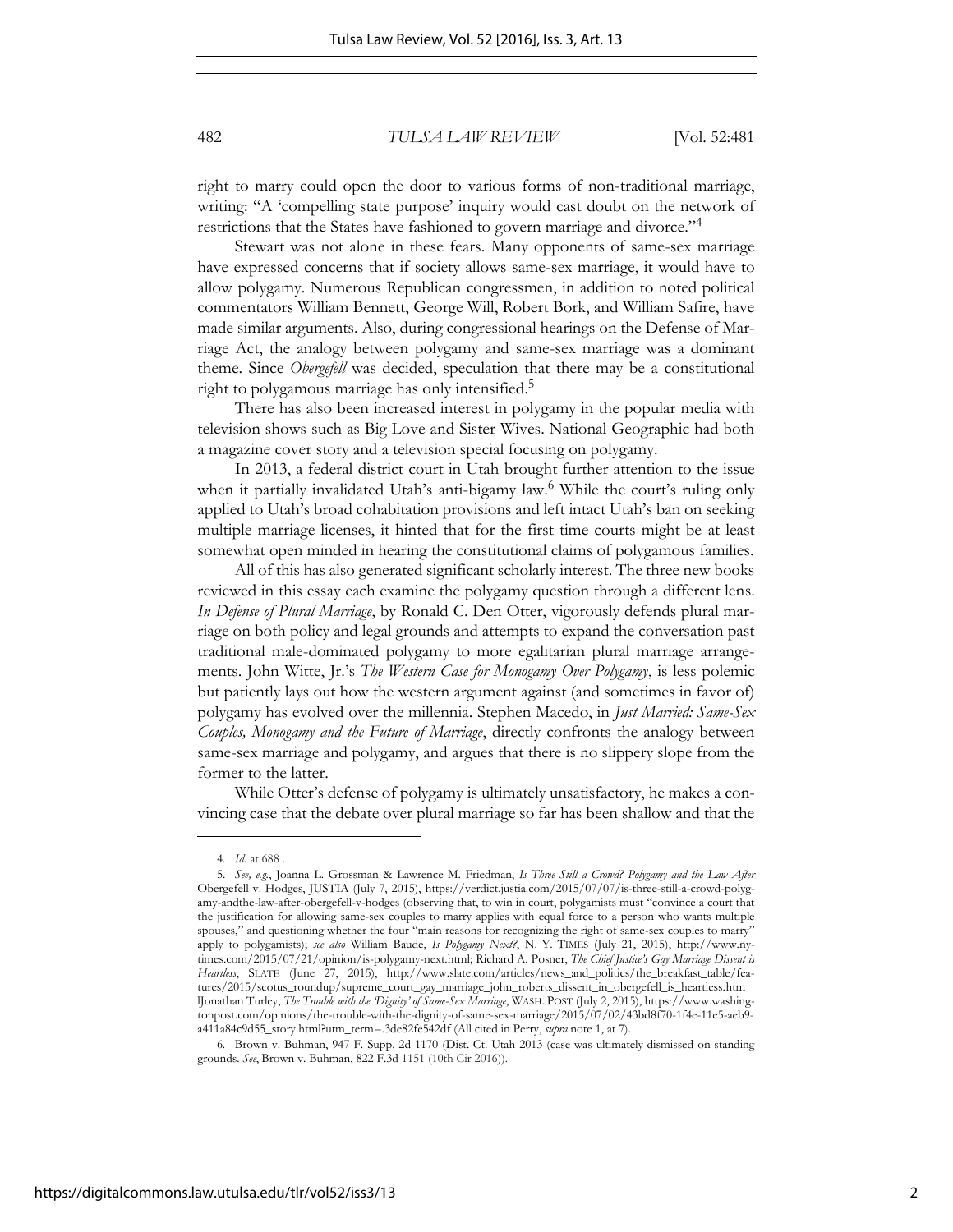courts and society in general need to engage in the sort of serious evaluation of plural marriage that has finally occurred with same-sex marriage. Says Otter: "As it turns out, none of the state's interests in not permitting plural marriages are either compelling or important. In fact, they may not be legitimate."<sup>7</sup> That is a strong claim, but he is certainly correct that the courts have often done a remarkably poor job of setting out the state's interest against plural marriages. It can be surprisingly difficult to articulate why it is perfectly legal for a man to sleep with many women and have children by all of them, even though it is illegal for that man to marry those women. "If consenting adults who prefer polygamy can do everything else a husband and wife can do—have sex, live together, buy property, and bring up children jointly—why should they be prohibited from legally committing themselves to the solemn duties that attach to marriage?", Steven Chapman asks. "How is society worse off if these informal relationships are formalized and pushed toward permanence?"<sup>8</sup>

We should be especially careful because much of the argument against polygamy in the courts has relied upon racial stereotypes of the "barbaric" civilizations that practice it, and polygamy has been used to justify the exclusion of immigrants from Asian and Muslim countries based on their supposed propensity for polygamy.<sup>9</sup> As Otter points out, the Western argument against polygamy "has had a disturbing racial dimension."<sup>10</sup>

Further, criminalizing polygamy, as opposed to the state merely refusing to recognize such marriages, may well be a foolish and destructive policy. As can be the case with criminalizing prostitution, the law may frighten victims of fraud, violence and coercion from turning to the authorities for help. Also, there is evidence that criminalization of polygamy causes a great deal of stigma, as well as psychological and emotional stress related to fear of prosecution.<sup>11</sup>

Otter also points out that the polygamy laws are seriously under-enforced, which obviously undermines any argument that plural marriage is inherently damaging to individuals or to society. Otter calls the current state of polygamy law "don't ask, don't tell."12 Prosecutions are limited to cases of underage marriage and cases where polygamists engage in other crimes such as rape or battery. Otter argues that if society is concerned about underage marriage, the more direct approach would be to simply enforce and perhaps raise the age of consent. As for rape and battery, the answer is to prosecute those crimes, regardless of whether they take place in a polygamous relationship.

It is certainly true that polygamy has historically been associated with patriarchal dominance. An important example is the past religious practice of polygamy among

9. JOHN WITTE JR., THE WESTERN CASE FOR MONOGAMY OVER POLYGAMY 428 (2015).

<sup>7.</sup> RONALD C. DEN OTTER, IN DEFENSE OF PLURAL MARRIAGE 2 (2015).

<sup>8.</sup> Steven Chapman, *Two's Company; Three's a Marriage*, SLATE (June 4, 2001), http://www.slate.com/articles/news\_and\_politics/hey\_wait\_a\_minute/2001/06/twos\_company\_threes\_a\_marriage.html.

<sup>10.</sup> OTTER, *supra* note 7, at at 21.

<sup>11.</sup> BJ Wray, Keith Reimer, & Craig Cameron, *The Most Comprehensive Judicial Record Every Produced: The Polygamy Reference*, 64 EMORY L. J. 1877, 1891 (2015) (Citing the testimony of Professor Angela Campbell).

<sup>12.</sup> OTTER, *supra* note 7, at 132.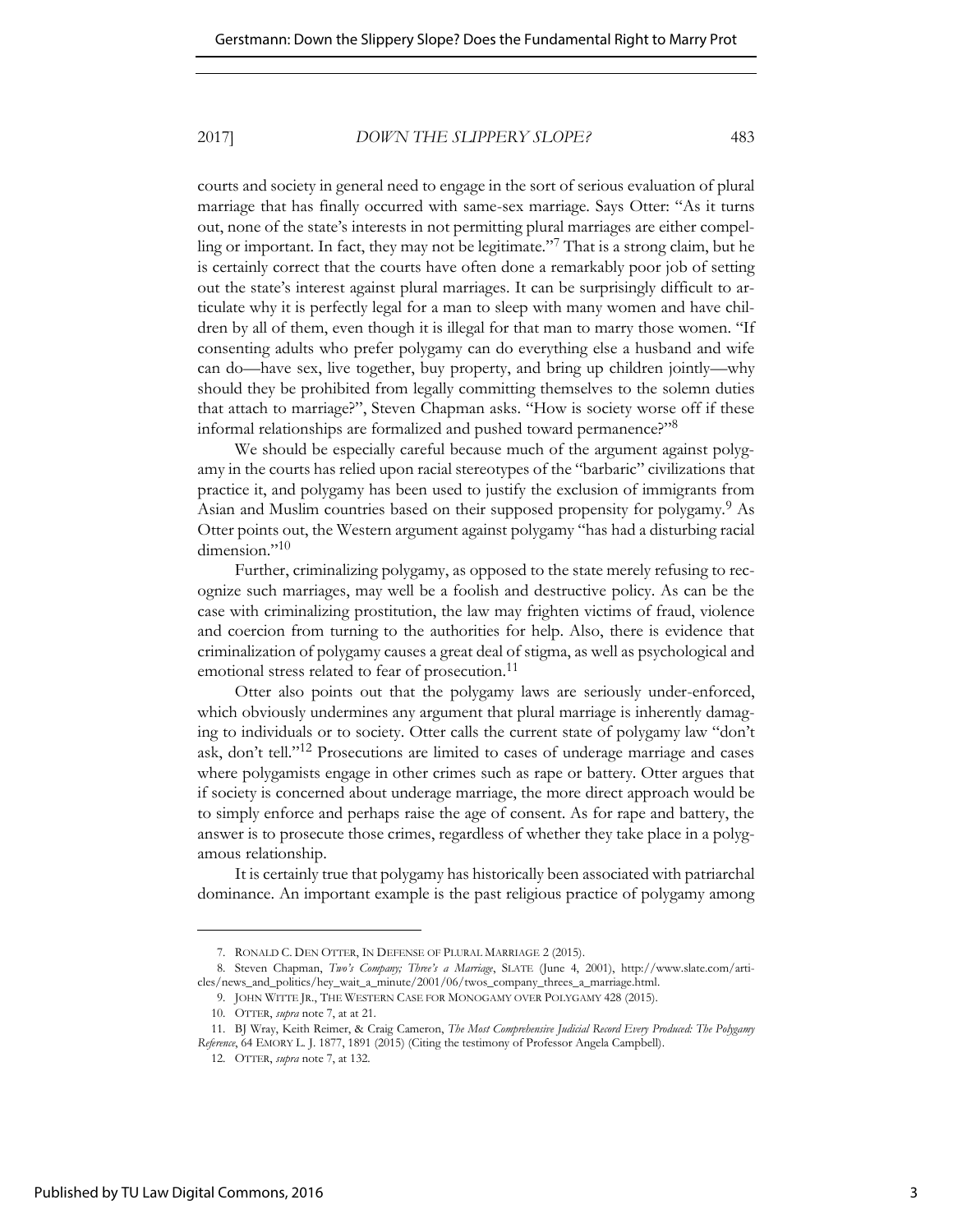early Mormons. But, as Stephen Macedo points out, "Early Mormonism was a highly gendered aristocracy," even apart from the issue of polygamy.13 Otter asks whether under today's conditions of relative gender equality, polygamy could potentially take on more gender egalitarian forms if it were not driven into the shadows by the fear of prosecution.

It is an intriguing argument, but ultimately unconvincing. There is now strong empirical evidence that polygamy is often harmful to the women and children within those households across cultures and across a broad variety of conditions. Much of this evidence has been developed relatively recently in response to a judicial proceeding in Canada, presided over by the Chief Justice of the Supreme Court of British Columbia in 2010 and 2011. Same-sex marriage was legalized in Canada in 2005, and, as in this nation, there was a debate about what this meant for a possible right to polygamous marriage. Because British Columbia has a large community of Fundamentalist Latter-Day Saints, the provincial government referred the issue to the Supreme Court of British Columbia. The resulting opinion upholding Section 293 of the Criminal Code of Canada is called the "Polygamy Reference Case." 14

At the request of the Attorney General of Canada, Dr. Rose McDermott of Brown University conducted a quantitative analysis of polygamy's impact on women, children, and society.15 The study used data from 171 countries and controlled for confounding variables such as national GDP. The dependent variables included life expectancy, birth rates, sex trafficking, domestic violence, and political and civil liberties. She concluded that polygamy has a strong correlation to physical and sexual abuse against women, lower life expectancy for women, lower levels of education for both girls and boys, higher rates for sexual trafficking and sexual abuse of women and girls, and deprivations of civil rights and liberties.16 While the Chief Justice carefully considered the argument that correlation does not always equal causation, he determined that McDermott's study amply demonstrated the causal link between polygamy and the social ills she discussed:

The Amicus [defending a right to polygamy] stresses that Dr. McDermott admitted in cross-examination that she could not "prove anything." The most she could do was "create a correlation between the incidence of polygyny and the incidence of something bad" (para. 415). But creating such a correlation is the purpose of the statistical analysis . . .

The difficulty in attributing Dr. McDermott's findings to a "third variable problem" is that she found correlations between her independent variable, level of polygyny, and eighteen different dependent variables. Given that the negative outcome related to each of these eighteen dependent variables increased as the level of polygamy increased, I find it difficult to write off these correlations as attributable to an unnamed "third variable."

<sup>13.</sup> STEPHEN MACEDO, JUST MARRIED: SAME-SEX COUPLES, MONOGAMY, AND THE FUTURE OF MARRIAGE154 (2015).).

<sup>14.</sup> WRAY ET AL., *supra* note 11, at 1879-80.

<sup>15.</sup> *Id.* at 1895.

<sup>16.</sup> *Id*. at 1896.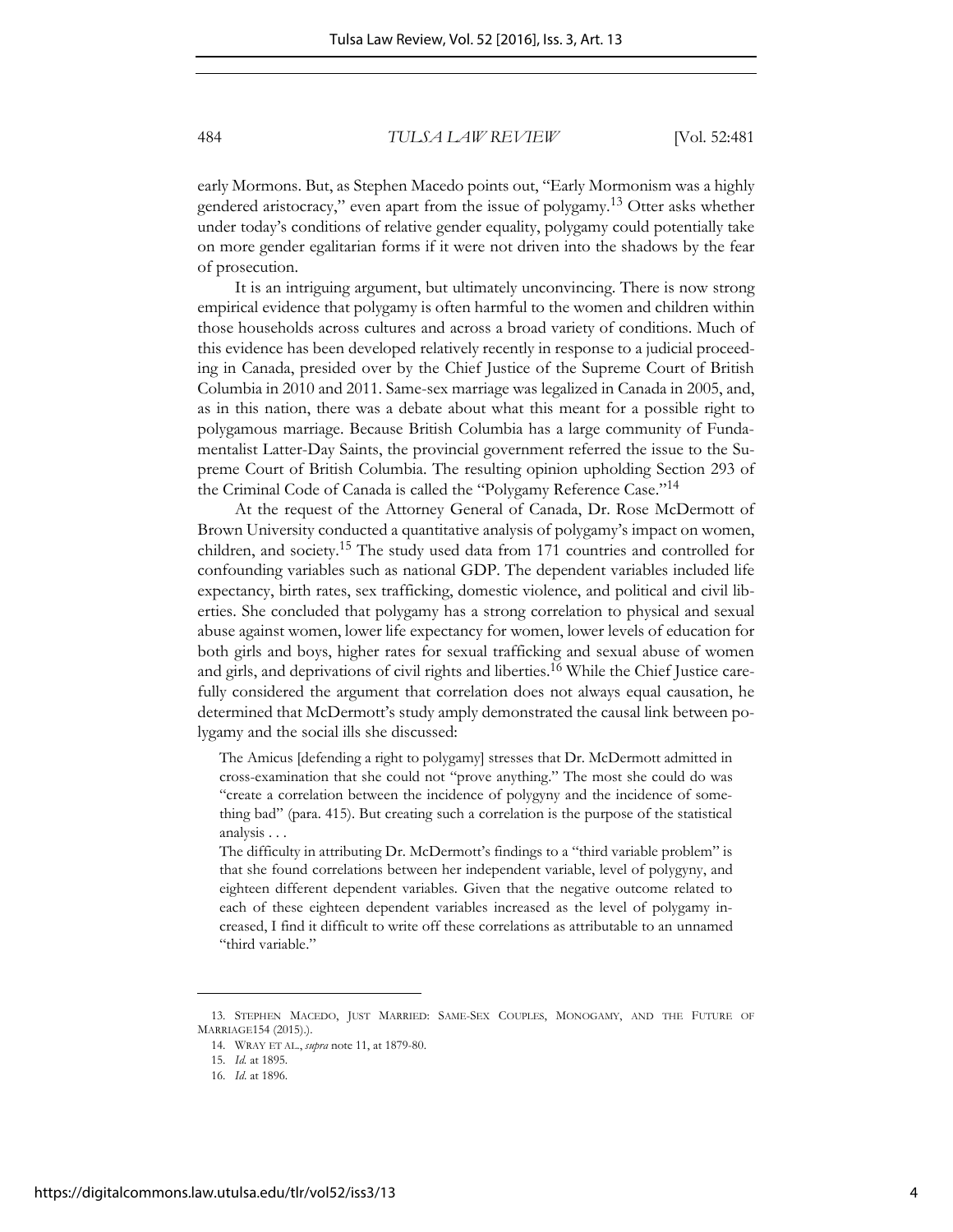I find that Dr. McDermott's report was conducted on the basis of well-proven methodology and utilized data of unparalleled scope and quality. Her scientific method and the results it produced cannot be dismissed on the basis of what can only be characterized as a lay person's appeal to so-called common sense. Dr. McDermott's analysis does prove "something." As she says in the conclusion to her report (at para. 158) "polygyny's negative effects are wide-ranging, statistically demonstrated and independently verified using alternative analytical tools."

I find Dr. McDermott's evidence to be compelling.<sup>17</sup>

Otter also makes the argument that, in theory, plural marriage could evolve into forms that go far beyond the patriarchal arrangements we associate with polygamy today. He discusses the possibility of re-imagining marriage as a purely contractual arrangement rather than a "status" arrangement. In status arrangements such as contemporary Western marriage, the form and legal rights and responsibilities are set by the state rather than by the parties themselves. He quotes Sir Henry Maine's famous adage that "[t]he movement of progressive societies has hitherto been a movement from Status to Contract."18 Marriage could be negotiated by the parties, ranging from two-person marriage, to traditional polygamy with one man and multiple women, to groups of multiple men and multiple women marrying one another under terms and conditions negotiated by the parties to the marriage. Nor would such arrangement be limited to romantic or reproductive partners. Children caring for their elderly parents could form "Intimate Care Giving Units" that would have helpful rights with respect to one another that today are reserved for married couples.

Otter acknowledges some of the potential problems with such arrangements. Purely contractual arrangements, for example, would not fit things such as testimonial privilege and immigration status. But the problems with replacing status marriage with contract marriage go far deeper than this. In *Just Married: Same-Sex Couples, Monogamy, & the Future of Marriage*, Stephen Macedo defends status-based two-person marriage and takes a sharp look at the idea of replacing marriage with contract. He engages the argument that the state has an overly large role in defining the contours of marriage and that the "simple dichotomy between 'single' and 'married' does not do justice to what people might chose."<sup>19</sup>

In theory, a shift from marriage as a status to a contractual arrangement with its contours chosen by the partners may promise greater flexibility and freedom of choice. But Macedo points out that it has rarely worked this way in practice. To begin with, people do not seem to have much enthusiasm for the contractual marriage options they are already afforded. While prenuptial agreements are relatively easy to make, very few are actually executed. And in states where there are alternatives to the standard marriage model, such as covenant marriage, they are far from popular.<sup>20</sup>

Further, a shift to a more contractual view of marriage, be it couples only or plural in form, is unlikely to promote equality. As Macedo points out, prenuptial

<sup>17.</sup> Reference re: Section 293 of the Criminal Code of Canada, 2011 BCSC 1588 (Canada).

<sup>18.</sup> OTTER, *supra* note 7, at 4.

<sup>19.</sup> MACEDO, *supra* note 13, at 121, quoting RICHARD H. THALER & CASS R. SUNSTEIN, NUDGE: IMPROVING DECISIONS ABOUT HEALTH, WEALTH, & HAPPINESS 222 (2009).

<sup>20.</sup> MACEDO, *supra* note 13, at 122-23.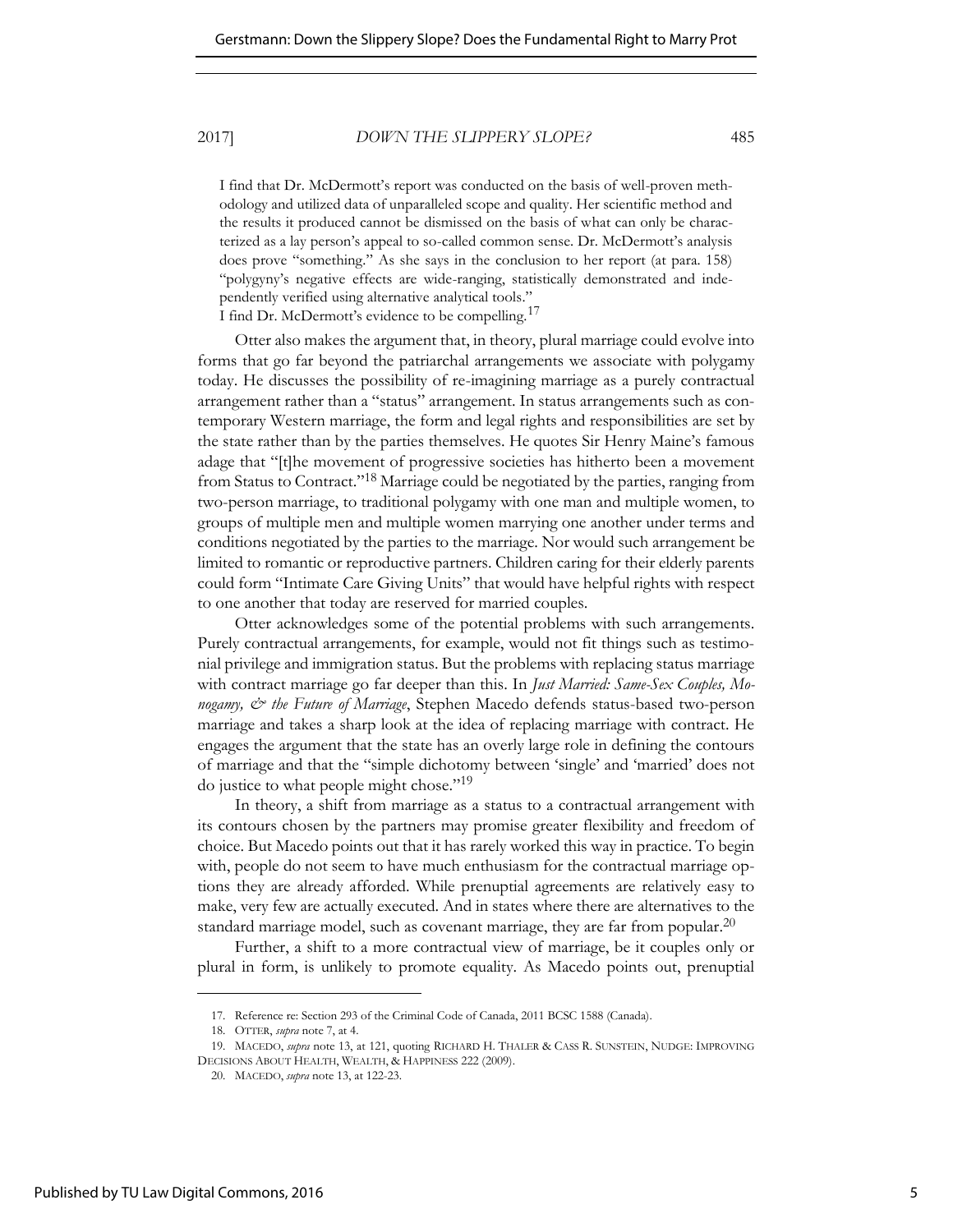agreements are:

'almost always coercive' and one-sided, involving the exercise of power by the stronger (and wealthier) over the weaker party. 'The less moneyed spouse generally gives away most of her marital rights as provided by law to the moneyed spouse . . . prenups are typically a contract to defeat the relative fairness that the law of marriage requires . . . the laws were written and interpreted over a long period of time by very knowledgeable people applying fairness and thoughtfulness to real life experiences and situations.<sup>21</sup>

Even more fundamentally, the contract model undermines the values of intimacy and commitment at the core of modern companionate marriage. A contract is supposed to be an arms-length transaction in which each side is looking out for their own interests. A fundamental concept of contract law is that of "efficient breaches"—that the law should encourage breaches of contracts if it produces more efficient results, as long as the injured party is made whole for the losses resulting from the breach. This translates incredibly poorly to the modern understanding of marriage. Should adultery be encouraged if it brings greater benefit to the adulterer than it brings pain to the other spouse? And lest we be too cynical about the prevalence of adultery, Macedo points out that the norm against adultery is still robust and that, in fact, the belief that adultery is "always wrong" increased from seventy percent in 1973 to eighty-two percent in  $2004.<sup>22</sup>$ 

There is certainly merit to the idea of expanding marriage-like rights to more people such as a daughter living and caring for her ailing grandmother. Rights such as tenancy in common and authority over medical decisions might be beneficial and humane. But in no way does creating a legal category of intimate caregiving partners require the redefinition of marriage as we know it. Macedo argues that there are broad public benefits to marriage as it is currently practiced. He cites the "mountain of evidence" that:

Beginning with adults, on average, married people are happier, are healthier, enjoy better sex and social lives, live longer, and are more financially secure . . . Married people have lower rates of depression and are less likely to use controlled substances, they also experience less chronic disease and greater longevity. They tend also to have sexual relations more frequently, experience less violence inside and outside the home . . . The family income of married couples is higher, and they experience less economic stress. The benefits of marriage are often especially pronounced for men, and seem to depend less (than in the case of women) on social context. And it important to emphasize that the advantages of marriage in the United States are in comparison with cohabitation, and not only being single. $^{23}$ 

The social benefits of marriage extend beyond just those applicable to the couples themselves. Children benefit enormously from marriage. While being careful not to vilify single parents and to acknowledge the controversy over the impact of single

<sup>21.</sup> *Id.* at 128-29, quoting Laurie Israel, *Ten Things I Hate About Prenuptial Agreements*, *http://www.ivkdlaw.com/thefirm/our-articles/prenuptial-agreements-and-lawyering/ten-things-i-hate-about-prenuptial-agreements* (last visited Oct. 4, 2016). *http://www.ivkdlaw.com/the-firm/our-articles.* 

<sup>22.</sup> MACEDO, *supra* note 13, at 95-96.

<sup>23.</sup> *Id.* at 109 (citations omitted).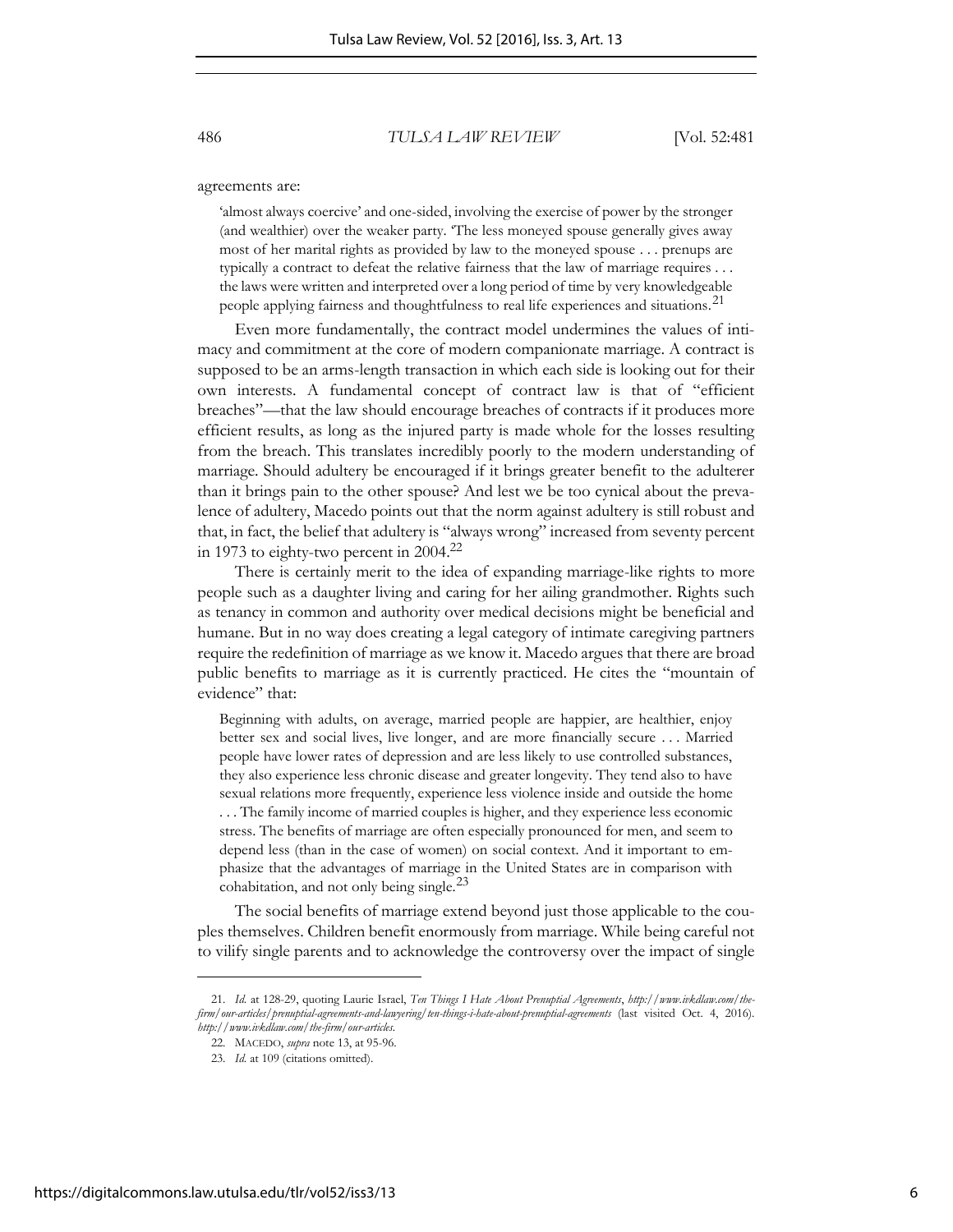parents, Macedo cites an abundance of statistics indicating the benefits to children born to and raised by married parents. These include significantly lower rates of depression, loneliness, suicide and attempted suicide as well as lower rates of physical and sexual abuse.<sup>24</sup>

Macedo is not just interested in demonstrating that there are broad public benefits that come from status-based, two person marriages. He makes a strong case that these benefits apply just as much to same-sex couples as they do to opposite-sex couples, while these benefits are undermined by polygamy. In fact, the argument that there is a slippery slope from same-sex marriage to polygamy misleadingly assumes that the two forms of marriage have significant aspects in common. To the contrary, they have almost nothing in common besides being "non-traditional."

To begin with, people with a preference for polygamy are not comparable to people with a gay or lesbian sexual orientation. "The history of the struggle for gay rights has demonstrated that a large class of people have deep-seated and stable samesex orientations . . . but there is no class of people who, by nature or deep-seated nurture, have the 'orientation' of only falling in love with two or more people at a time."<sup>25</sup> Further, same-sex orientation appears across virtually all cultures, while people's desire for polygamy is culturally contingent.<sup>26</sup>

Therefore, the ban on same-sex marriage truly deprived gay men and lesbians of their ability to exercise the fundamental right to marriage. Telling them that they had the right to enter into a loveless heterosexual marriage obviously does not further or respect their autonomy. The opposite is true of polygamy. No one is forced to remain unmarried as a result of the ban on polygamy. If a person is prevented from marrying someone they love, it is because they made a choice to stay married to someone else, not a result of an inherent characteristic.

At this point it becomes clear that polygamists are not seeking entry to the institution of marriage; they already have that right and they do not need to marry someone they do not love in order to exercise it. Unlike same-sex couples, they are seeking to alter the institution of marriage and there is no constitutional right to do that. For all the controversy over same-sex marriage, the only thing that happened as a result of *Obergefell* is that a relatively small group of people gained the right to marry one another. Gays and lesbians did not alter the structure of anybody else's marriage.<sup>27</sup> In sharp contrast, legalizing polygamy would alter everyone's marriage. Suddenly, everyone's spouse would have the option of marrying another person while remaining in the first marriage. The two situations are completely different.

A good sense of the difference between same-sex marriage and polygamy comes from the fact that no alterations in marriage laws resulted from same-sex marriage—only a few words on the marriage form had to be changed from "husband/ wife" to "spouse." While marriage has certainly changed enormously, this is a result

<sup>24.</sup> *Id.* at 111.

<sup>25.</sup> *Id. at* 162.

<sup>26.</sup> *Id.* at 163.

<sup>27.</sup> Further, there is no empirical evidence that same-sex marriage indirectly weakens heterosexual marriage in any way. *See* MACEDO, *supra* note 13, at 65-67.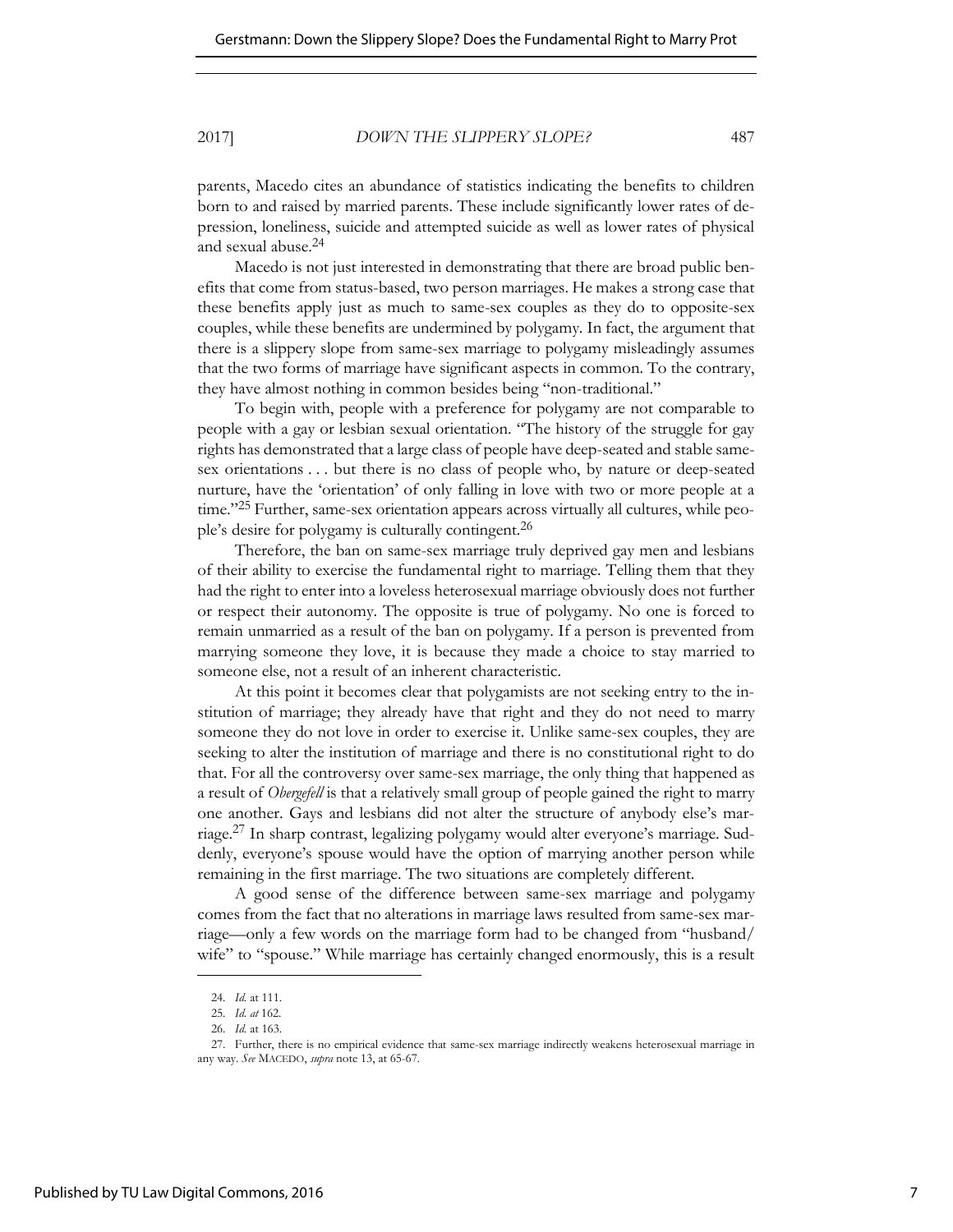of the movement toward gender equity not a result of same-sex marriage.28 Once the husband and wife became legally equal, it required no substantive changes in marriage laws to allow married people to be "spouses". As for polygamy, far from being a natural extension of gender equality, polygamy is strongly associated, indeed inherently linked, to gender inequality. And while same-sex couples could get married without changing the laws of marriage, polygamous marriage would require reform of many marital laws such as those concerning distribution of property and rules about who has medical decision-making power if one spouse is incapacitated.

Further, the global trends regarding same-sex marriage and polygamy could not be more different. In its landmark case *Lawrence v. Texas*, the Supreme Court relied upon decisions of the European Court of Human Rights ("ECHR") in determining that anti-sodomy laws violated the constitutionally protected liberty interests of gay men and lesbians.<sup>29</sup> Meanwhile, the ECHR has upheld Turkey's ban on polygamous marriage on the grounds that it undermines the rights and equality of women.<sup>30</sup> Further, all European and Commonwealth countries continue to ban polygamy, as do Western Civil Law countries and major Asian nations such as China and Japan.<sup>31</sup> While the United States Supreme Court could certainly look to global legal trends in support of finding that the right to marry includes same-sex couples it would have to make the opposite conclusion regarding polygamous marriages.

Finally, there are substantial differences between same-sex marriage and polygamous marriages not only in terms of their liberty claims, but in terms of their equality claims. Same-sex couples were seeking the same right as everyone else—the right to marry the person they love most. Would-be polygamists are seeking a right nobody else has—the right to marry multiple people.

While Otter and Macedo are mostly engaged in the contemporary debate over same-sex marriage, polygamy, and status marriage versus contract marriage, John Witte, Ir. takes the longer view in "The Western Case for Monogamy over Polygamy." In this thoroughly researched, often fascinating (although sometimes repetitive) book Witte takes us through a multi-millennia tour of the Western view of polygamy.

He reminds us that polygamy has a strong presence in the Hebrew Bible—with more than two dozen polygamists featured—including the great Hebrew Patriarchs; Abraham, King David, and King Solomon. But this is not to say that the Jewish tradition embraces polygamy. The practice was not at all common among Jews, and by the end of the First Millennium many Jewish communities banned it. Indeed, the Hebrew Bible was tolerant but hardly approving of polygamy. The Hebrew word for "co-wife" literally means "trouble."32 And trouble is exactly what the polygamous patriarchs got. Their biblical stories include disputes about inheritance, succession, and deadly competitions among half siblings that featured rape and enslavement.<sup>33</sup>

<sup>28.</sup> MACEDO, *supra* note 13, at 90.

<sup>29. 539</sup> U.S. 558,573 (2003).

<sup>30.</sup> Serife Yigit v. Turkey, S3976/05 Eur. Ct. H.R. (2010).

<sup>31.</sup> *See* WITTE, *supra* note 9, at 12-17.

<sup>32.</sup> *Id*. at 35.

<sup>33.</sup> *Id*. at 36.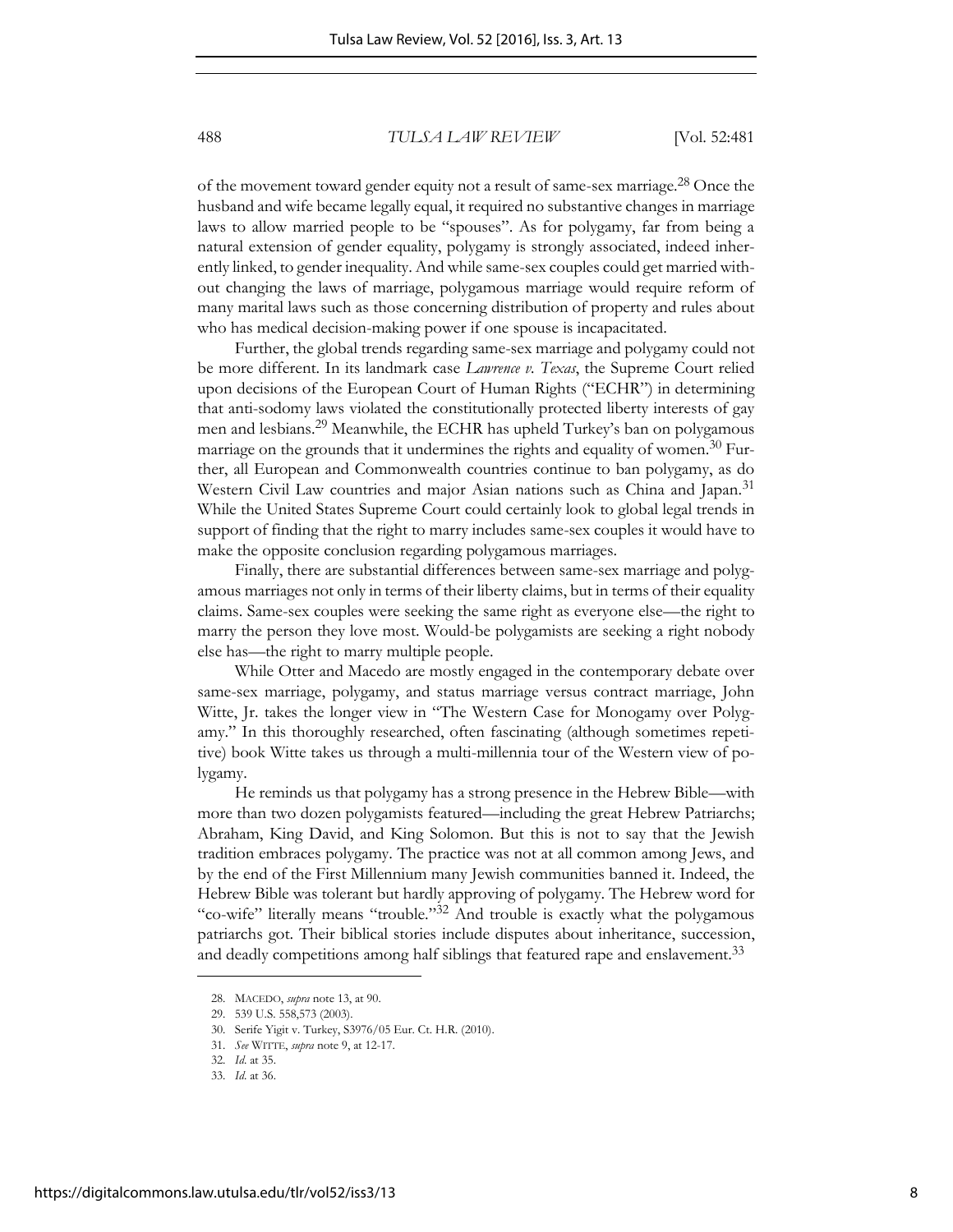Indeed, the chief concern of both the Hebrew Bible and the Talmud regarding polygamy was limiting the circumstances under which its practice was acceptable and formalizing rules to protect women and children when it was practiced. If a man's wife could not bear a child, he was then entitled to marry another who could, as Abraham did with Hagar. But the Hebrew Bible consistently taught that such arrangements were bound to lead to trouble, and after a great deal of such trouble in the House of Abraham, Sarah (Abraham's first wife) eventually gave birth to Isaac. Far from solving anything, when Abraham's barren wife gave birth, her son and Hagar's son began a feud that still has consequences for world politics.

For the early Jews, polygamy was also acceptable when a man's brother died the Bible affirmatively approved of Levirate Marriage in which a man marries his deceased brother's widow even if he is already married.<sup>34</sup> But this was for the protection of the deceased brother's wife and children. The Talmud and other early Jewish teachings recognized that polygamy existed, but sought to protect against abuses. The Talmud allowed for polygamy only when a man had the means to support multiple wives. Jewish law prohibited the man from taking money from his first wife to pay for the expenses of additional wives, and it required that children of every wife got an equal inheritance.

Early Christians argued that Old Testament polygamy was God's "temporary dispensation" to fill an empty world more efficiently.<sup>35</sup> Yet Church Fathers were not overly concerned with the question of polygamy. Adultery was much more severely punished than polygamy, and it was the state rather than the church that took the lead in punishing polygamists.

Beginning in the 13th Century, church courts took the lead in governing marriage and the modern argument against polygamy began to develop:

Women are harmed because they are reduced to rival slaves within a household, exploited for sex with an increasingly sterile and distracted husband, sometimes deprived of the children they do produce, and forced to make do for themselves and their children with too few resources as other women and children are added to the house hold against their wishes . . . And societies are harmed because polygamy results in too many unattached men who become menaces to public order and morality.<sup>36</sup>

Nevertheless, up through the 16th Century polygamy had its defenders among Christians who pointed to the Hebrew Patriarchs and who argued that polygamy actually benefited those women who could not otherwise procure a husband. In response, the Western argument against polygamy began to emphasize that polygamy violates not just natural law (after all God had created just one wife for Adam) but also women's natural rights, such as the first wives' rights to fidelity, trust and property. By the 18th Century, theology became less important to the Western case against polygamy, and the state became more important. The most influential political

<sup>34.</sup> *Id*. at 45.

<sup>35.</sup> *Id*. at 98.

<sup>36.</sup> *See* WITTE, *supra* note 9, at 191.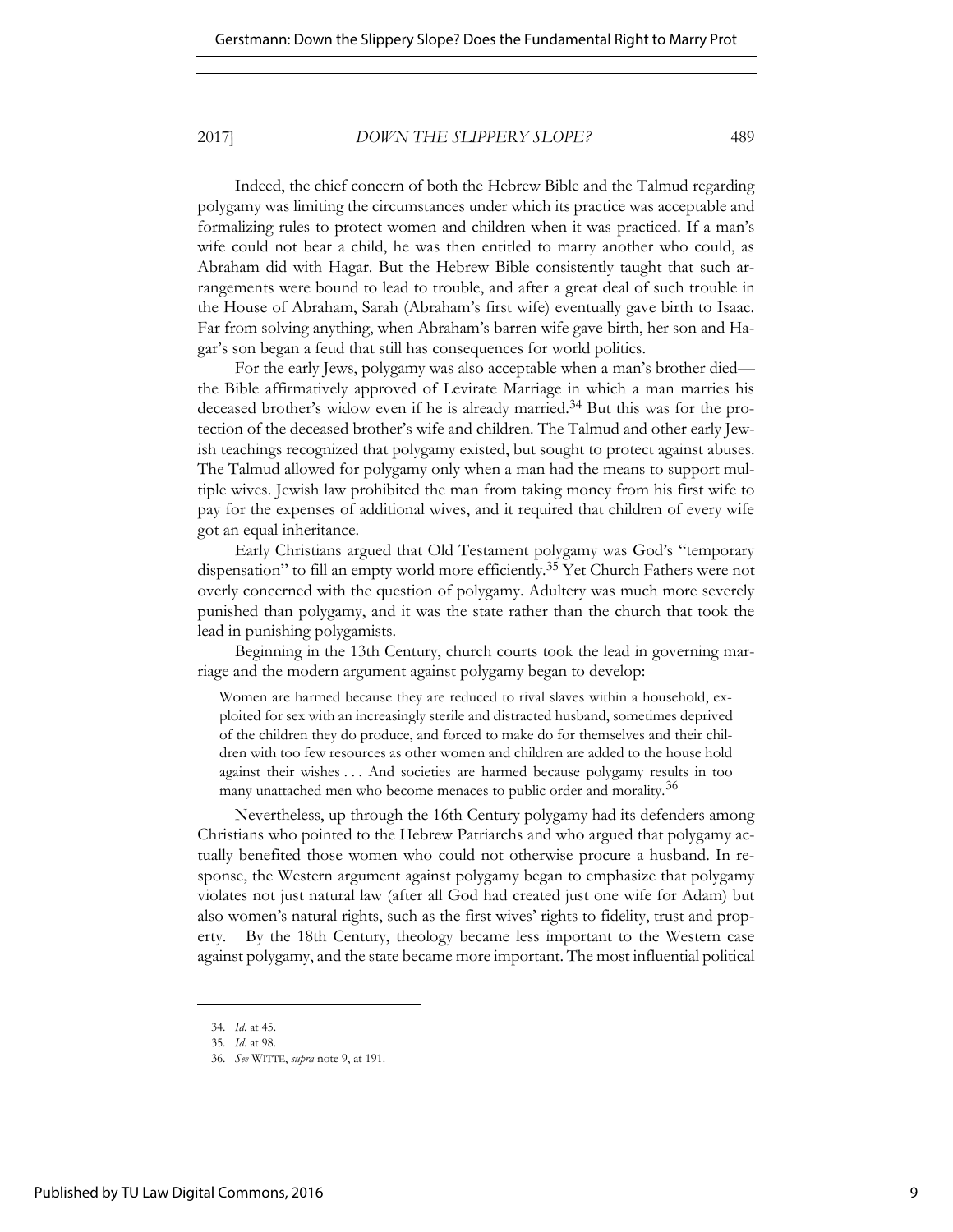thinkers of the age, including John Locke, William Blackstone and Mary Wollstonecraft, all argued that polygamy violated the natural rights of women.<sup>37</sup>

By the time of the founding of the United States, the idea that polygamy harmed women and children had become common place in the West. However, there was also a strong overlay of racism and xenophobia. Referring to the influential writer Francis Lieber, Witte writes:

Lieber's argument—although culturally smug, even xenophobic in some of his laterlife statements—was a new variation on an old Western argument about the superiority of monogamy over polygamy . . . In the seventeenth and eighteenth centuries, European observers of the non-Western world had made marriage a 'boundary-marker' between what they considered to be the cultivated, Christian people of the West who maintained a faithful monogamy, and the barbaric peoples of the pagan world who practice faithless polygamy  $\dots$  This was a standard Western argument.<sup>38</sup>

This mixture of Enlightenment concern with the natural rights of women and children on the one hand and harsh xenophobia and racism on the other continued through American history to the present day. After the civil war, there was much concern that the freed slaves would return to the "African" practice of polygamy.<sup>39</sup> Polygamy practiced among some Native American tribes was used to justify the removal of Native Americans from their land and the removal of Native American children from their homes.<sup>40</sup> Suspicion about polygamy among Asians and Muslims was used to justify exclusionary policies.<sup>41</sup>

Like Macedo, Witte concludes that the arguments against polygamy are almost completely unrelated to the arguments against same-sex marriage.42 Same-sex couples were attacked as "sterile" while polygamy was seen as a way to fill an empty world and bring children to family where the first wife could not bear children. Homosexuality has been accused of being "unnatural," while even St. Augustine called polygamy "perfectly natural."43 Witte concludes that the erosion of traditional arguments against same-sex marriage has no bearing on the question of polygamy.<sup>44</sup>

Together, these three books teach us valuable lessons. Same-sex marriage and polygamy are truly distinct issues, and the Supreme Court's holding that the fundamental right to marry extends to same-sex couples in no way means that Americans must or should allow polygamy. While opponents of same-sex marriage were unable to point to any harms that stem from allowing gays and lesbians to marry, Western courts and thinkers have had little trouble showing that polygamy violates the natural rights of women and children. While more egalitarian, contract-based plural marriages are theoretically possible, they would represent a fundamental change in the meaning and nature of marriage that goes far beyond any changes represented by

<sup>37.</sup> *Id*. at 364-72.

<sup>38.</sup> *Id*. at 421.

<sup>39.</sup> *Id*. at 426.

<sup>40.</sup> *Id*. at 426-27.

<sup>41.</sup> *See* WITTE, *supra* note 9, at 428.

<sup>42.</sup> *Id*. at 451.

<sup>43.</sup> *Id*. at 449, 451.

<sup>44.</sup> *Id*. at 452.